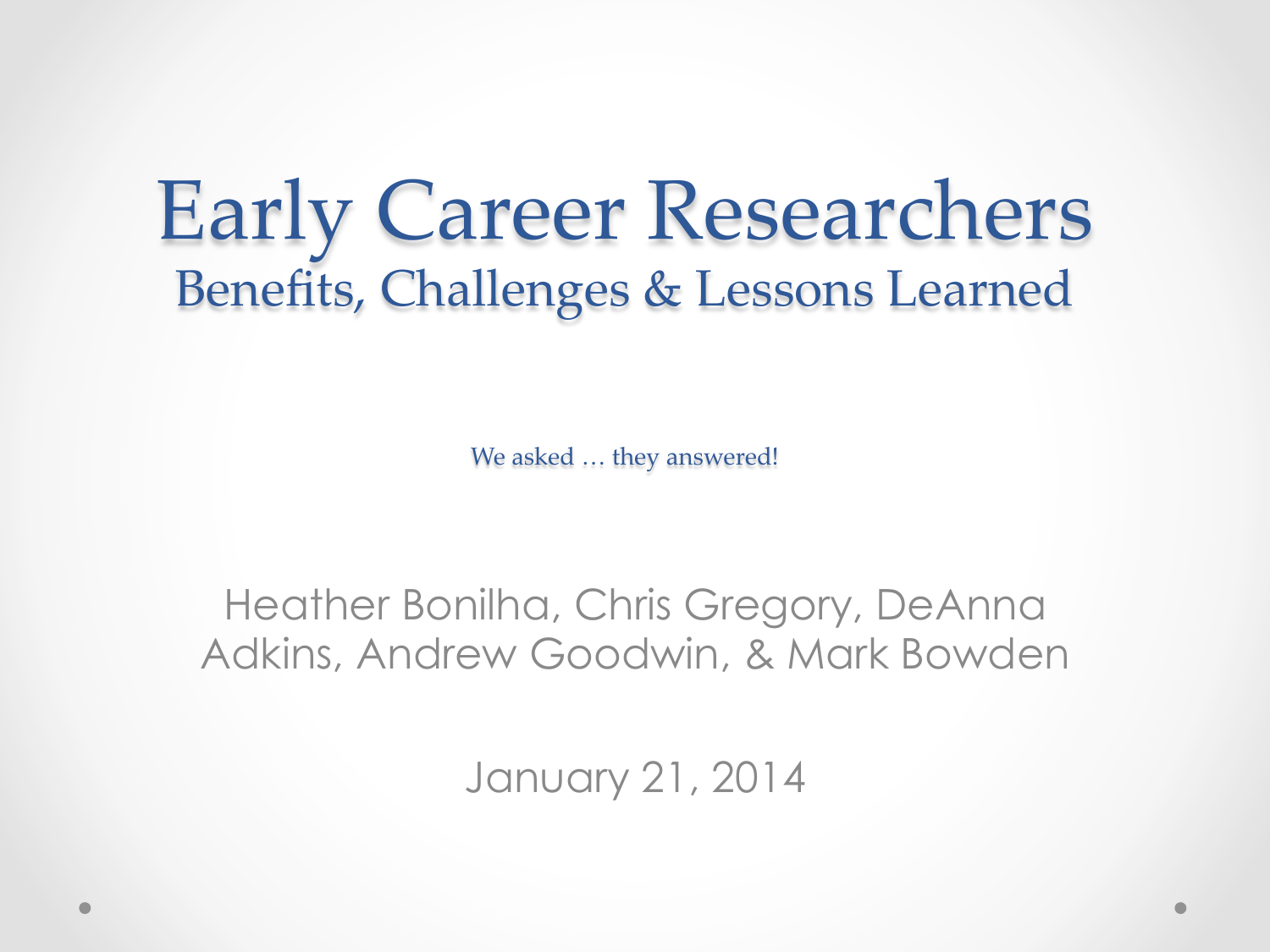## What is the most useful advice you have received?

• To take advantage of "cross-pollination". Learn about other fields and go to talks that are outside of your comfort zone. There are exciting ideas in other areas that you can apply to your work.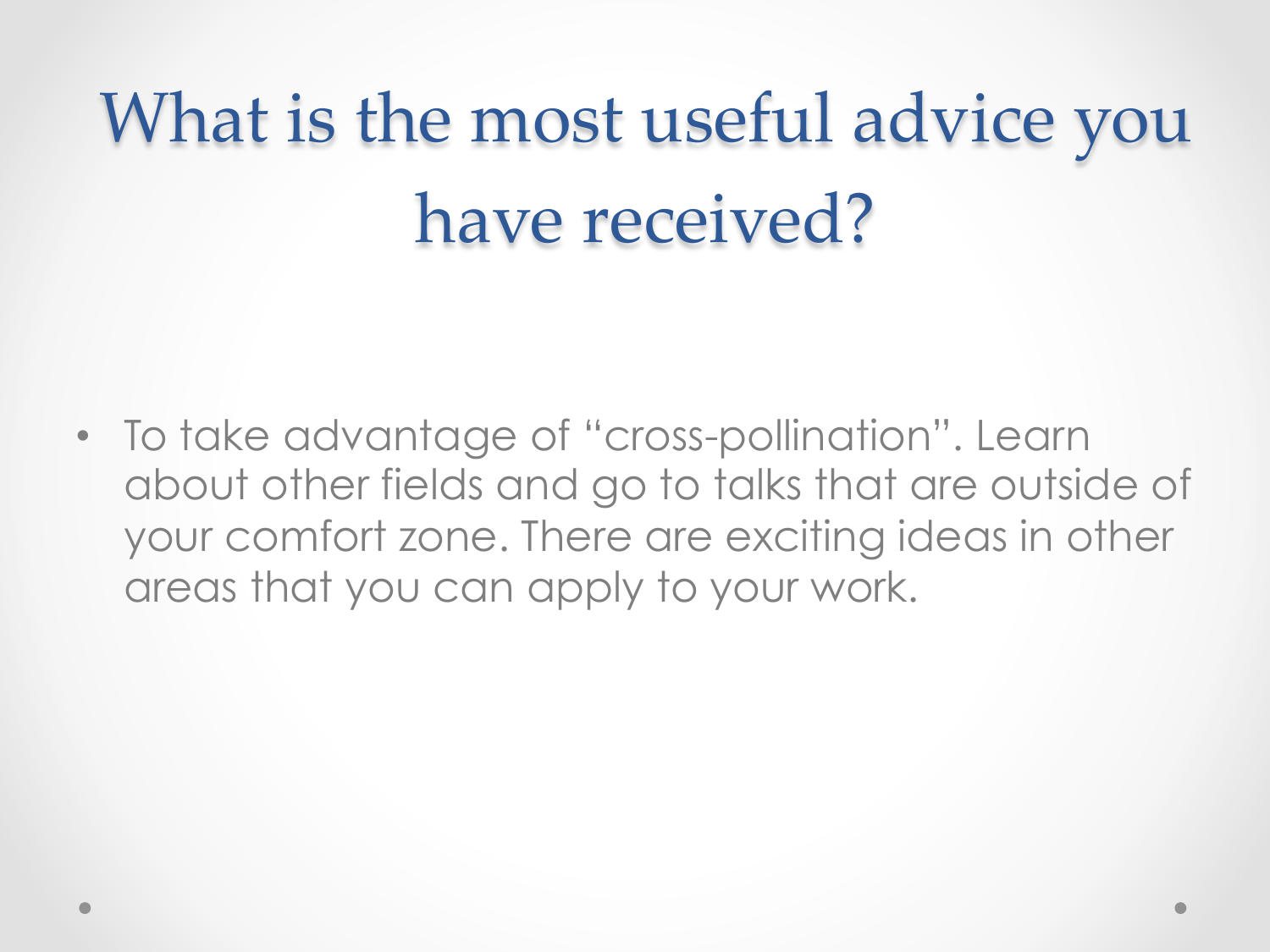What are the 3 main things that contributed to your success? 

• Mentorship, hard-work and determination.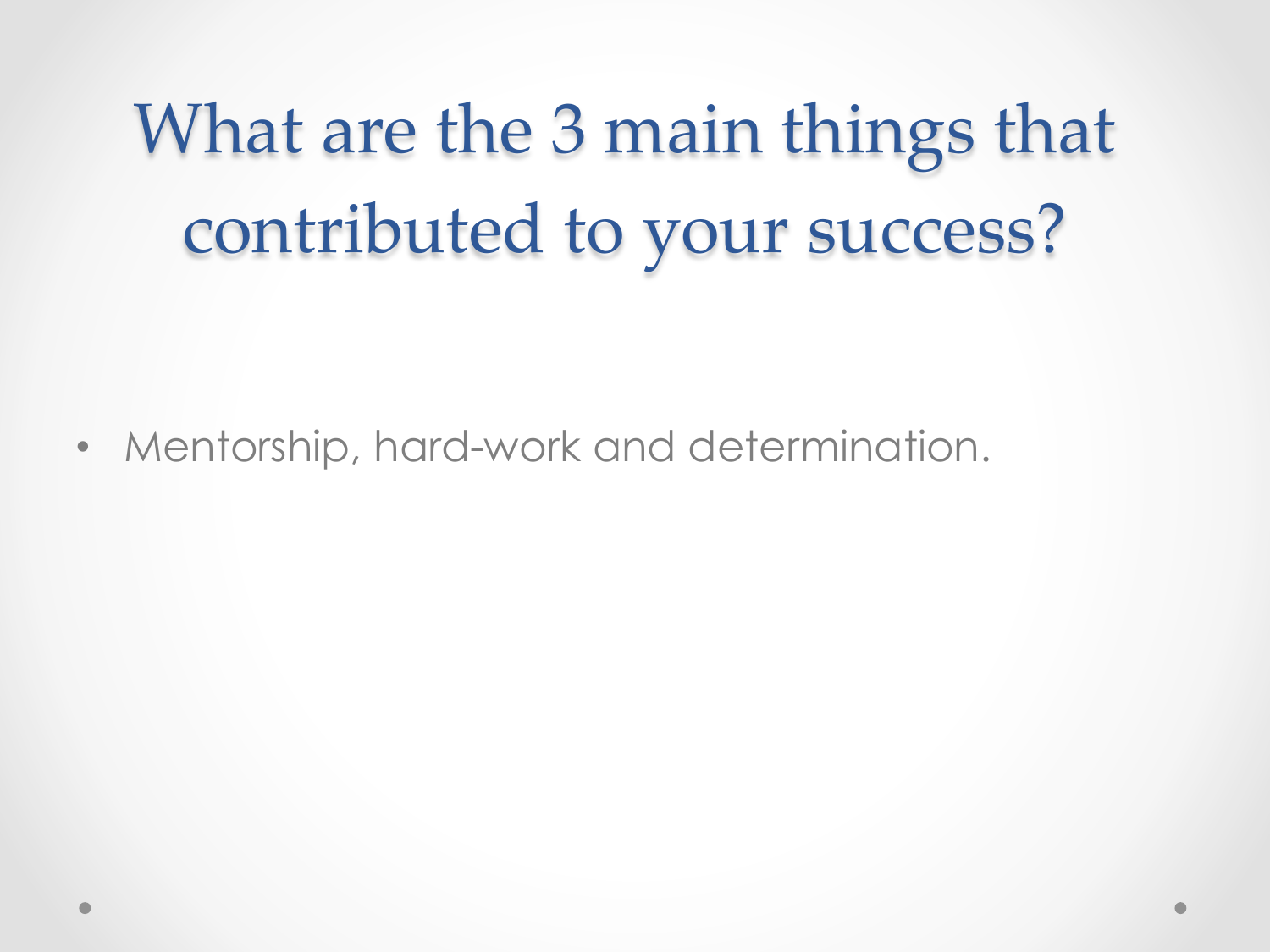## What is one thing that you would do differently?

• I've learned from everything I've done but I could've gotten to where I am easier and faster by focusing my research sooner.